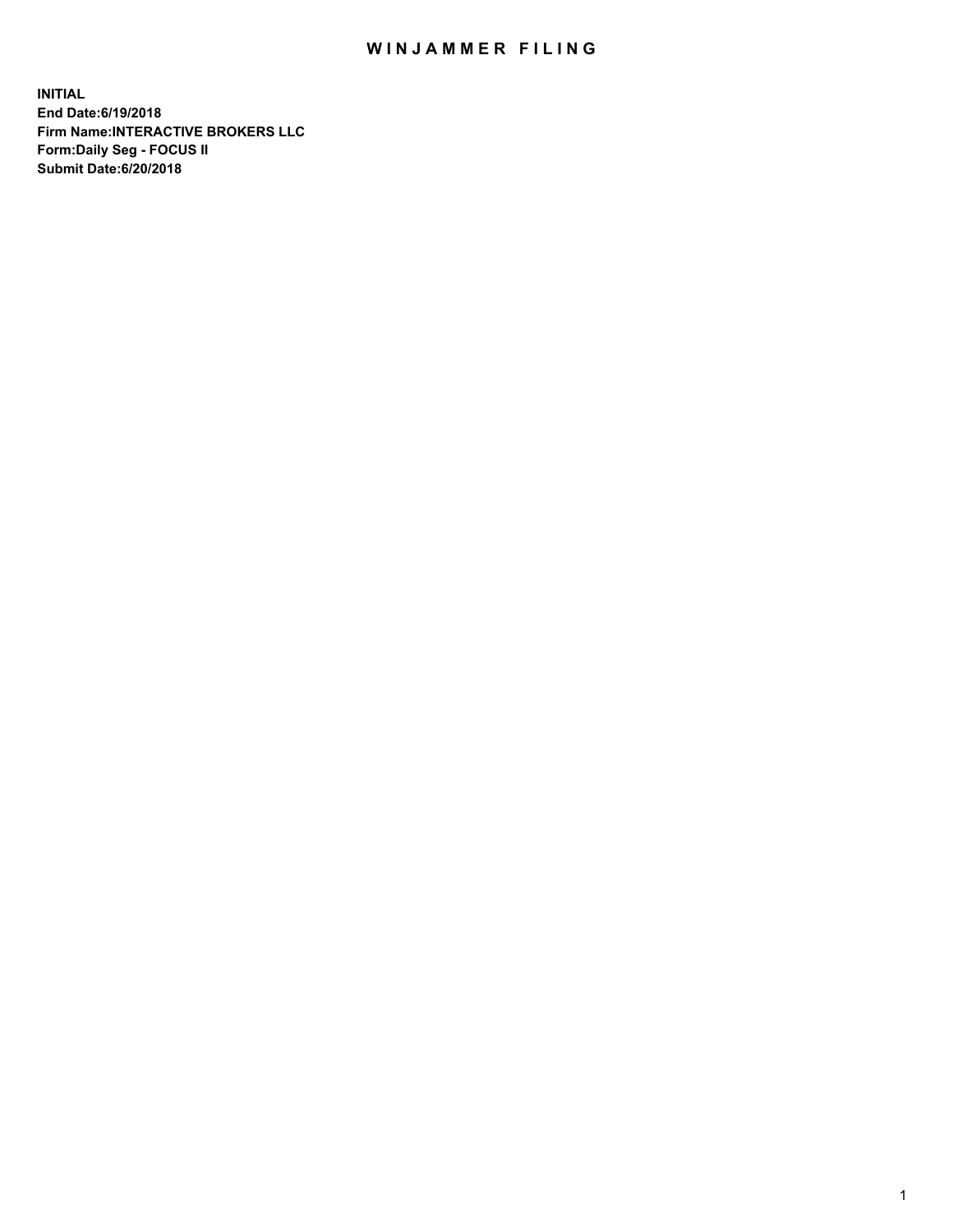**INITIAL End Date:6/19/2018 Firm Name:INTERACTIVE BROKERS LLC Form:Daily Seg - FOCUS II Submit Date:6/20/2018 Daily Segregation - Cover Page**

| Name of Company                                                                                                                                                                                                                                                                                                                | <b>INTERACTIVE BROKERS LLC</b>                                                   |
|--------------------------------------------------------------------------------------------------------------------------------------------------------------------------------------------------------------------------------------------------------------------------------------------------------------------------------|----------------------------------------------------------------------------------|
| <b>Contact Name</b>                                                                                                                                                                                                                                                                                                            | James Menicucci                                                                  |
| <b>Contact Phone Number</b>                                                                                                                                                                                                                                                                                                    | 203-618-8085                                                                     |
| <b>Contact Email Address</b>                                                                                                                                                                                                                                                                                                   | jmenicucci@interactivebrokers.c<br>om                                            |
| FCM's Customer Segregated Funds Residual Interest Target (choose one):<br>a. Minimum dollar amount: ; or<br>b. Minimum percentage of customer segregated funds required:% ; or<br>c. Dollar amount range between: and; or<br>d. Percentage range of customer segregated funds required between:% and%.                         | <u>0</u><br>$\overline{\mathbf{0}}$<br>155,000,000 245,000,000<br>0 <sub>0</sub> |
| FCM's Customer Secured Amount Funds Residual Interest Target (choose one):<br>a. Minimum dollar amount: ; or<br>b. Minimum percentage of customer secured funds required:% ; or<br>c. Dollar amount range between: and; or<br>d. Percentage range of customer secured funds required between:% and%.                           | <u>0</u><br>$\overline{\mathbf{0}}$<br>80,000,000 120,000,000<br>0 <sub>0</sub>  |
| FCM's Cleared Swaps Customer Collateral Residual Interest Target (choose one):<br>a. Minimum dollar amount: ; or<br>b. Minimum percentage of cleared swaps customer collateral required:% ; or<br>c. Dollar amount range between: and; or<br>d. Percentage range of cleared swaps customer collateral required between:% and%. | <u>0</u><br>$\underline{\mathbf{0}}$<br>0 <sub>0</sub><br>0 <sub>0</sub>         |

Attach supporting documents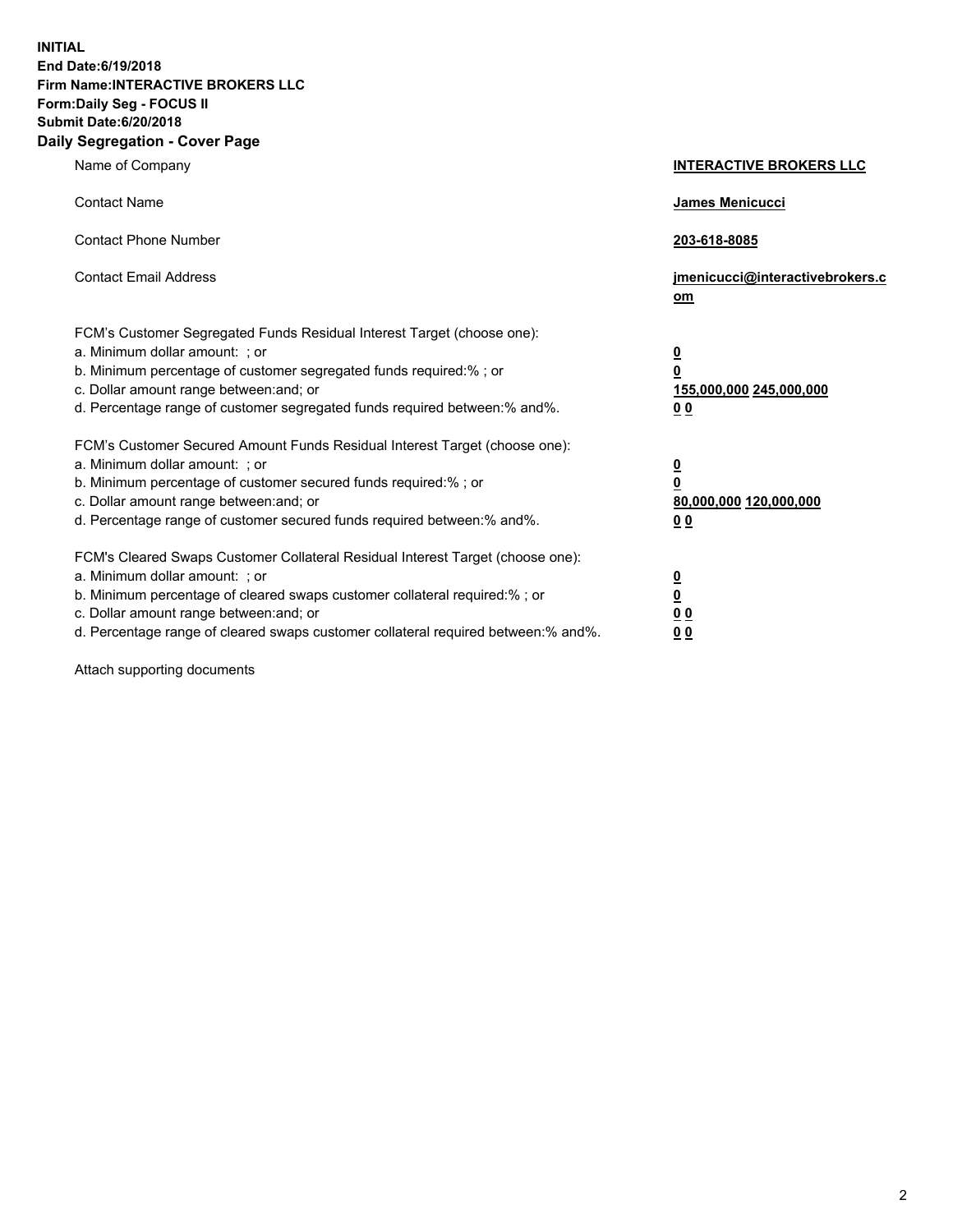## **INITIAL End Date:6/19/2018 Firm Name:INTERACTIVE BROKERS LLC Form:Daily Seg - FOCUS II Submit Date:6/20/2018 Daily Segregation - Secured Amounts**

| Foreign Futures and Foreign Options Secured Amounts                             |                                                                                                                                                                                                                                                                                                                                                                                                                                                                                                                                                                                                                                                                                                                                                                                                                                                                                                                                                                                                                                                                                                                                                                                                                                                                                                                                                                                                                                                                                                                                                                                                                                                                                                                                                                                                                                                                                                                                                                                                                                                                                                                                      |
|---------------------------------------------------------------------------------|--------------------------------------------------------------------------------------------------------------------------------------------------------------------------------------------------------------------------------------------------------------------------------------------------------------------------------------------------------------------------------------------------------------------------------------------------------------------------------------------------------------------------------------------------------------------------------------------------------------------------------------------------------------------------------------------------------------------------------------------------------------------------------------------------------------------------------------------------------------------------------------------------------------------------------------------------------------------------------------------------------------------------------------------------------------------------------------------------------------------------------------------------------------------------------------------------------------------------------------------------------------------------------------------------------------------------------------------------------------------------------------------------------------------------------------------------------------------------------------------------------------------------------------------------------------------------------------------------------------------------------------------------------------------------------------------------------------------------------------------------------------------------------------------------------------------------------------------------------------------------------------------------------------------------------------------------------------------------------------------------------------------------------------------------------------------------------------------------------------------------------------|
|                                                                                 | $0$ [7305]                                                                                                                                                                                                                                                                                                                                                                                                                                                                                                                                                                                                                                                                                                                                                                                                                                                                                                                                                                                                                                                                                                                                                                                                                                                                                                                                                                                                                                                                                                                                                                                                                                                                                                                                                                                                                                                                                                                                                                                                                                                                                                                           |
| government or a rule of a self-regulatory organization authorized thereunder    |                                                                                                                                                                                                                                                                                                                                                                                                                                                                                                                                                                                                                                                                                                                                                                                                                                                                                                                                                                                                                                                                                                                                                                                                                                                                                                                                                                                                                                                                                                                                                                                                                                                                                                                                                                                                                                                                                                                                                                                                                                                                                                                                      |
| Net ledger balance - Foreign Futures and Foreign Option Trading - All Customers |                                                                                                                                                                                                                                                                                                                                                                                                                                                                                                                                                                                                                                                                                                                                                                                                                                                                                                                                                                                                                                                                                                                                                                                                                                                                                                                                                                                                                                                                                                                                                                                                                                                                                                                                                                                                                                                                                                                                                                                                                                                                                                                                      |
| A. Cash                                                                         | 446,628,710 [7315]                                                                                                                                                                                                                                                                                                                                                                                                                                                                                                                                                                                                                                                                                                                                                                                                                                                                                                                                                                                                                                                                                                                                                                                                                                                                                                                                                                                                                                                                                                                                                                                                                                                                                                                                                                                                                                                                                                                                                                                                                                                                                                                   |
| B. Securities (at market)                                                       | 0 [7317]                                                                                                                                                                                                                                                                                                                                                                                                                                                                                                                                                                                                                                                                                                                                                                                                                                                                                                                                                                                                                                                                                                                                                                                                                                                                                                                                                                                                                                                                                                                                                                                                                                                                                                                                                                                                                                                                                                                                                                                                                                                                                                                             |
|                                                                                 | -11,471,325 [7325]                                                                                                                                                                                                                                                                                                                                                                                                                                                                                                                                                                                                                                                                                                                                                                                                                                                                                                                                                                                                                                                                                                                                                                                                                                                                                                                                                                                                                                                                                                                                                                                                                                                                                                                                                                                                                                                                                                                                                                                                                                                                                                                   |
| Exchange traded options                                                         |                                                                                                                                                                                                                                                                                                                                                                                                                                                                                                                                                                                                                                                                                                                                                                                                                                                                                                                                                                                                                                                                                                                                                                                                                                                                                                                                                                                                                                                                                                                                                                                                                                                                                                                                                                                                                                                                                                                                                                                                                                                                                                                                      |
|                                                                                 | 298,293 [7335]                                                                                                                                                                                                                                                                                                                                                                                                                                                                                                                                                                                                                                                                                                                                                                                                                                                                                                                                                                                                                                                                                                                                                                                                                                                                                                                                                                                                                                                                                                                                                                                                                                                                                                                                                                                                                                                                                                                                                                                                                                                                                                                       |
| b. Market value of open contracts granted (sold) on a foreign board of trade    | -48,070 [7337]                                                                                                                                                                                                                                                                                                                                                                                                                                                                                                                                                                                                                                                                                                                                                                                                                                                                                                                                                                                                                                                                                                                                                                                                                                                                                                                                                                                                                                                                                                                                                                                                                                                                                                                                                                                                                                                                                                                                                                                                                                                                                                                       |
|                                                                                 | 435,407,608 [7345]                                                                                                                                                                                                                                                                                                                                                                                                                                                                                                                                                                                                                                                                                                                                                                                                                                                                                                                                                                                                                                                                                                                                                                                                                                                                                                                                                                                                                                                                                                                                                                                                                                                                                                                                                                                                                                                                                                                                                                                                                                                                                                                   |
|                                                                                 | 84,974 [7351]                                                                                                                                                                                                                                                                                                                                                                                                                                                                                                                                                                                                                                                                                                                                                                                                                                                                                                                                                                                                                                                                                                                                                                                                                                                                                                                                                                                                                                                                                                                                                                                                                                                                                                                                                                                                                                                                                                                                                                                                                                                                                                                        |
|                                                                                 | 0 [7352] 84,974 [7354]                                                                                                                                                                                                                                                                                                                                                                                                                                                                                                                                                                                                                                                                                                                                                                                                                                                                                                                                                                                                                                                                                                                                                                                                                                                                                                                                                                                                                                                                                                                                                                                                                                                                                                                                                                                                                                                                                                                                                                                                                                                                                                               |
|                                                                                 | 435,492,582 [7355]                                                                                                                                                                                                                                                                                                                                                                                                                                                                                                                                                                                                                                                                                                                                                                                                                                                                                                                                                                                                                                                                                                                                                                                                                                                                                                                                                                                                                                                                                                                                                                                                                                                                                                                                                                                                                                                                                                                                                                                                                                                                                                                   |
|                                                                                 |                                                                                                                                                                                                                                                                                                                                                                                                                                                                                                                                                                                                                                                                                                                                                                                                                                                                                                                                                                                                                                                                                                                                                                                                                                                                                                                                                                                                                                                                                                                                                                                                                                                                                                                                                                                                                                                                                                                                                                                                                                                                                                                                      |
|                                                                                 | 435,492,582 [7360]                                                                                                                                                                                                                                                                                                                                                                                                                                                                                                                                                                                                                                                                                                                                                                                                                                                                                                                                                                                                                                                                                                                                                                                                                                                                                                                                                                                                                                                                                                                                                                                                                                                                                                                                                                                                                                                                                                                                                                                                                                                                                                                   |
| 6.                                                                              |                                                                                                                                                                                                                                                                                                                                                                                                                                                                                                                                                                                                                                                                                                                                                                                                                                                                                                                                                                                                                                                                                                                                                                                                                                                                                                                                                                                                                                                                                                                                                                                                                                                                                                                                                                                                                                                                                                                                                                                                                                                                                                                                      |
|                                                                                 |                                                                                                                                                                                                                                                                                                                                                                                                                                                                                                                                                                                                                                                                                                                                                                                                                                                                                                                                                                                                                                                                                                                                                                                                                                                                                                                                                                                                                                                                                                                                                                                                                                                                                                                                                                                                                                                                                                                                                                                                                                                                                                                                      |
| Cash in banks                                                                   |                                                                                                                                                                                                                                                                                                                                                                                                                                                                                                                                                                                                                                                                                                                                                                                                                                                                                                                                                                                                                                                                                                                                                                                                                                                                                                                                                                                                                                                                                                                                                                                                                                                                                                                                                                                                                                                                                                                                                                                                                                                                                                                                      |
|                                                                                 | 91,499,732 [7500]                                                                                                                                                                                                                                                                                                                                                                                                                                                                                                                                                                                                                                                                                                                                                                                                                                                                                                                                                                                                                                                                                                                                                                                                                                                                                                                                                                                                                                                                                                                                                                                                                                                                                                                                                                                                                                                                                                                                                                                                                                                                                                                    |
|                                                                                 | 0 [7520] 91,499,732 [7530]                                                                                                                                                                                                                                                                                                                                                                                                                                                                                                                                                                                                                                                                                                                                                                                                                                                                                                                                                                                                                                                                                                                                                                                                                                                                                                                                                                                                                                                                                                                                                                                                                                                                                                                                                                                                                                                                                                                                                                                                                                                                                                           |
|                                                                                 |                                                                                                                                                                                                                                                                                                                                                                                                                                                                                                                                                                                                                                                                                                                                                                                                                                                                                                                                                                                                                                                                                                                                                                                                                                                                                                                                                                                                                                                                                                                                                                                                                                                                                                                                                                                                                                                                                                                                                                                                                                                                                                                                      |
|                                                                                 | 371,667,622 [7540]                                                                                                                                                                                                                                                                                                                                                                                                                                                                                                                                                                                                                                                                                                                                                                                                                                                                                                                                                                                                                                                                                                                                                                                                                                                                                                                                                                                                                                                                                                                                                                                                                                                                                                                                                                                                                                                                                                                                                                                                                                                                                                                   |
|                                                                                 | 0 [7560] 371,667,622 [7570]                                                                                                                                                                                                                                                                                                                                                                                                                                                                                                                                                                                                                                                                                                                                                                                                                                                                                                                                                                                                                                                                                                                                                                                                                                                                                                                                                                                                                                                                                                                                                                                                                                                                                                                                                                                                                                                                                                                                                                                                                                                                                                          |
|                                                                                 |                                                                                                                                                                                                                                                                                                                                                                                                                                                                                                                                                                                                                                                                                                                                                                                                                                                                                                                                                                                                                                                                                                                                                                                                                                                                                                                                                                                                                                                                                                                                                                                                                                                                                                                                                                                                                                                                                                                                                                                                                                                                                                                                      |
|                                                                                 | $0$ [7580]                                                                                                                                                                                                                                                                                                                                                                                                                                                                                                                                                                                                                                                                                                                                                                                                                                                                                                                                                                                                                                                                                                                                                                                                                                                                                                                                                                                                                                                                                                                                                                                                                                                                                                                                                                                                                                                                                                                                                                                                                                                                                                                           |
|                                                                                 | $0$ [7590]                                                                                                                                                                                                                                                                                                                                                                                                                                                                                                                                                                                                                                                                                                                                                                                                                                                                                                                                                                                                                                                                                                                                                                                                                                                                                                                                                                                                                                                                                                                                                                                                                                                                                                                                                                                                                                                                                                                                                                                                                                                                                                                           |
|                                                                                 | $0$ [7600]                                                                                                                                                                                                                                                                                                                                                                                                                                                                                                                                                                                                                                                                                                                                                                                                                                                                                                                                                                                                                                                                                                                                                                                                                                                                                                                                                                                                                                                                                                                                                                                                                                                                                                                                                                                                                                                                                                                                                                                                                                                                                                                           |
|                                                                                 | $0$ [7610]                                                                                                                                                                                                                                                                                                                                                                                                                                                                                                                                                                                                                                                                                                                                                                                                                                                                                                                                                                                                                                                                                                                                                                                                                                                                                                                                                                                                                                                                                                                                                                                                                                                                                                                                                                                                                                                                                                                                                                                                                                                                                                                           |
|                                                                                 | 0 [7615] 0 [7620]                                                                                                                                                                                                                                                                                                                                                                                                                                                                                                                                                                                                                                                                                                                                                                                                                                                                                                                                                                                                                                                                                                                                                                                                                                                                                                                                                                                                                                                                                                                                                                                                                                                                                                                                                                                                                                                                                                                                                                                                                                                                                                                    |
|                                                                                 |                                                                                                                                                                                                                                                                                                                                                                                                                                                                                                                                                                                                                                                                                                                                                                                                                                                                                                                                                                                                                                                                                                                                                                                                                                                                                                                                                                                                                                                                                                                                                                                                                                                                                                                                                                                                                                                                                                                                                                                                                                                                                                                                      |
|                                                                                 | $0$ [7640]                                                                                                                                                                                                                                                                                                                                                                                                                                                                                                                                                                                                                                                                                                                                                                                                                                                                                                                                                                                                                                                                                                                                                                                                                                                                                                                                                                                                                                                                                                                                                                                                                                                                                                                                                                                                                                                                                                                                                                                                                                                                                                                           |
|                                                                                 | $0$ [7650]                                                                                                                                                                                                                                                                                                                                                                                                                                                                                                                                                                                                                                                                                                                                                                                                                                                                                                                                                                                                                                                                                                                                                                                                                                                                                                                                                                                                                                                                                                                                                                                                                                                                                                                                                                                                                                                                                                                                                                                                                                                                                                                           |
|                                                                                 | $0$ [7660]                                                                                                                                                                                                                                                                                                                                                                                                                                                                                                                                                                                                                                                                                                                                                                                                                                                                                                                                                                                                                                                                                                                                                                                                                                                                                                                                                                                                                                                                                                                                                                                                                                                                                                                                                                                                                                                                                                                                                                                                                                                                                                                           |
|                                                                                 | $0$ [7670]                                                                                                                                                                                                                                                                                                                                                                                                                                                                                                                                                                                                                                                                                                                                                                                                                                                                                                                                                                                                                                                                                                                                                                                                                                                                                                                                                                                                                                                                                                                                                                                                                                                                                                                                                                                                                                                                                                                                                                                                                                                                                                                           |
|                                                                                 | 0 [7675] 0 [7680]                                                                                                                                                                                                                                                                                                                                                                                                                                                                                                                                                                                                                                                                                                                                                                                                                                                                                                                                                                                                                                                                                                                                                                                                                                                                                                                                                                                                                                                                                                                                                                                                                                                                                                                                                                                                                                                                                                                                                                                                                                                                                                                    |
|                                                                                 |                                                                                                                                                                                                                                                                                                                                                                                                                                                                                                                                                                                                                                                                                                                                                                                                                                                                                                                                                                                                                                                                                                                                                                                                                                                                                                                                                                                                                                                                                                                                                                                                                                                                                                                                                                                                                                                                                                                                                                                                                                                                                                                                      |
|                                                                                 | 105,045,787 [7700]                                                                                                                                                                                                                                                                                                                                                                                                                                                                                                                                                                                                                                                                                                                                                                                                                                                                                                                                                                                                                                                                                                                                                                                                                                                                                                                                                                                                                                                                                                                                                                                                                                                                                                                                                                                                                                                                                                                                                                                                                                                                                                                   |
|                                                                                 | $0$ [7710]                                                                                                                                                                                                                                                                                                                                                                                                                                                                                                                                                                                                                                                                                                                                                                                                                                                                                                                                                                                                                                                                                                                                                                                                                                                                                                                                                                                                                                                                                                                                                                                                                                                                                                                                                                                                                                                                                                                                                                                                                                                                                                                           |
|                                                                                 | -8,570,831 [7720]                                                                                                                                                                                                                                                                                                                                                                                                                                                                                                                                                                                                                                                                                                                                                                                                                                                                                                                                                                                                                                                                                                                                                                                                                                                                                                                                                                                                                                                                                                                                                                                                                                                                                                                                                                                                                                                                                                                                                                                                                                                                                                                    |
|                                                                                 | 298,293 [7730]                                                                                                                                                                                                                                                                                                                                                                                                                                                                                                                                                                                                                                                                                                                                                                                                                                                                                                                                                                                                                                                                                                                                                                                                                                                                                                                                                                                                                                                                                                                                                                                                                                                                                                                                                                                                                                                                                                                                                                                                                                                                                                                       |
|                                                                                 | <mark>-48,070</mark> [7735] <u>96,725,179</u> [7740]                                                                                                                                                                                                                                                                                                                                                                                                                                                                                                                                                                                                                                                                                                                                                                                                                                                                                                                                                                                                                                                                                                                                                                                                                                                                                                                                                                                                                                                                                                                                                                                                                                                                                                                                                                                                                                                                                                                                                                                                                                                                                 |
|                                                                                 | 0 [7760]                                                                                                                                                                                                                                                                                                                                                                                                                                                                                                                                                                                                                                                                                                                                                                                                                                                                                                                                                                                                                                                                                                                                                                                                                                                                                                                                                                                                                                                                                                                                                                                                                                                                                                                                                                                                                                                                                                                                                                                                                                                                                                                             |
|                                                                                 | $0$ [7765]                                                                                                                                                                                                                                                                                                                                                                                                                                                                                                                                                                                                                                                                                                                                                                                                                                                                                                                                                                                                                                                                                                                                                                                                                                                                                                                                                                                                                                                                                                                                                                                                                                                                                                                                                                                                                                                                                                                                                                                                                                                                                                                           |
|                                                                                 | 559,892,533 [7770]                                                                                                                                                                                                                                                                                                                                                                                                                                                                                                                                                                                                                                                                                                                                                                                                                                                                                                                                                                                                                                                                                                                                                                                                                                                                                                                                                                                                                                                                                                                                                                                                                                                                                                                                                                                                                                                                                                                                                                                                                                                                                                                   |
|                                                                                 | 124,399,951 [7380]                                                                                                                                                                                                                                                                                                                                                                                                                                                                                                                                                                                                                                                                                                                                                                                                                                                                                                                                                                                                                                                                                                                                                                                                                                                                                                                                                                                                                                                                                                                                                                                                                                                                                                                                                                                                                                                                                                                                                                                                                                                                                                                   |
|                                                                                 |                                                                                                                                                                                                                                                                                                                                                                                                                                                                                                                                                                                                                                                                                                                                                                                                                                                                                                                                                                                                                                                                                                                                                                                                                                                                                                                                                                                                                                                                                                                                                                                                                                                                                                                                                                                                                                                                                                                                                                                                                                                                                                                                      |
|                                                                                 | 80,000,000 [7780]                                                                                                                                                                                                                                                                                                                                                                                                                                                                                                                                                                                                                                                                                                                                                                                                                                                                                                                                                                                                                                                                                                                                                                                                                                                                                                                                                                                                                                                                                                                                                                                                                                                                                                                                                                                                                                                                                                                                                                                                                                                                                                                    |
|                                                                                 | 44,399,951 [7785]                                                                                                                                                                                                                                                                                                                                                                                                                                                                                                                                                                                                                                                                                                                                                                                                                                                                                                                                                                                                                                                                                                                                                                                                                                                                                                                                                                                                                                                                                                                                                                                                                                                                                                                                                                                                                                                                                                                                                                                                                                                                                                                    |
|                                                                                 | Amount required to be set aside pursuant to law, rule or regulation of a foreign<br>Net unrealized profit (loss) in open futures contracts traded on a foreign board of trade<br>a. Market value of open option contracts purchased on a foreign board of trade<br>Net equity (deficit) (add lines 1.2. and 3.)<br>Account liquidating to a deficit and account with a debit balances - gross amount<br>Less: amount offset by customer owned securities<br>Amount required to be set aside as the secured amount - Net Liquidating Equity<br>Method (add lines 4 and 5)<br>Greater of amount required to be set aside pursuant to foreign jurisdiction (above) or line<br>FUNDS DEPOSITED IN SEPARATE REGULATION 30.7 ACCOUNTS<br>A. Banks located in the United States<br>B. Other banks qualified under Regulation 30.7<br>Securities<br>A. In safekeeping with banks located in the United States<br>B. In safekeeping with other banks qualified under Regulation 30.7<br>Equities with registered futures commission merchants<br>A. Cash<br><b>B.</b> Securities<br>C. Unrealized gain (loss) on open futures contracts<br>D. Value of long option contracts<br>E. Value of short option contracts<br>Amounts held by clearing organizations of foreign boards of trade<br>A. Cash<br><b>B.</b> Securities<br>C. Amount due to (from) clearing organization - daily variation<br>D. Value of long option contracts<br>E. Value of short option contracts<br>Amounts held by members of foreign boards of trade<br>A. Cash<br><b>B.</b> Securities<br>C. Unrealized gain (loss) on open futures contracts<br>D. Value of long option contracts<br>E. Value of short option contracts<br>Amounts with other depositories designated by a foreign board of trade<br>Segregated funds on hand<br>Total funds in separate section 30.7 accounts<br>Excess (deficiency) Set Aside for Secured Amount (subtract line 7 Secured Statement<br>Page 1 from Line 8)<br>Management Target Amount for Excess funds in separate section 30.7 accounts<br>Excess (deficiency) funds in separate 30.7 accounts over (under) Management Target |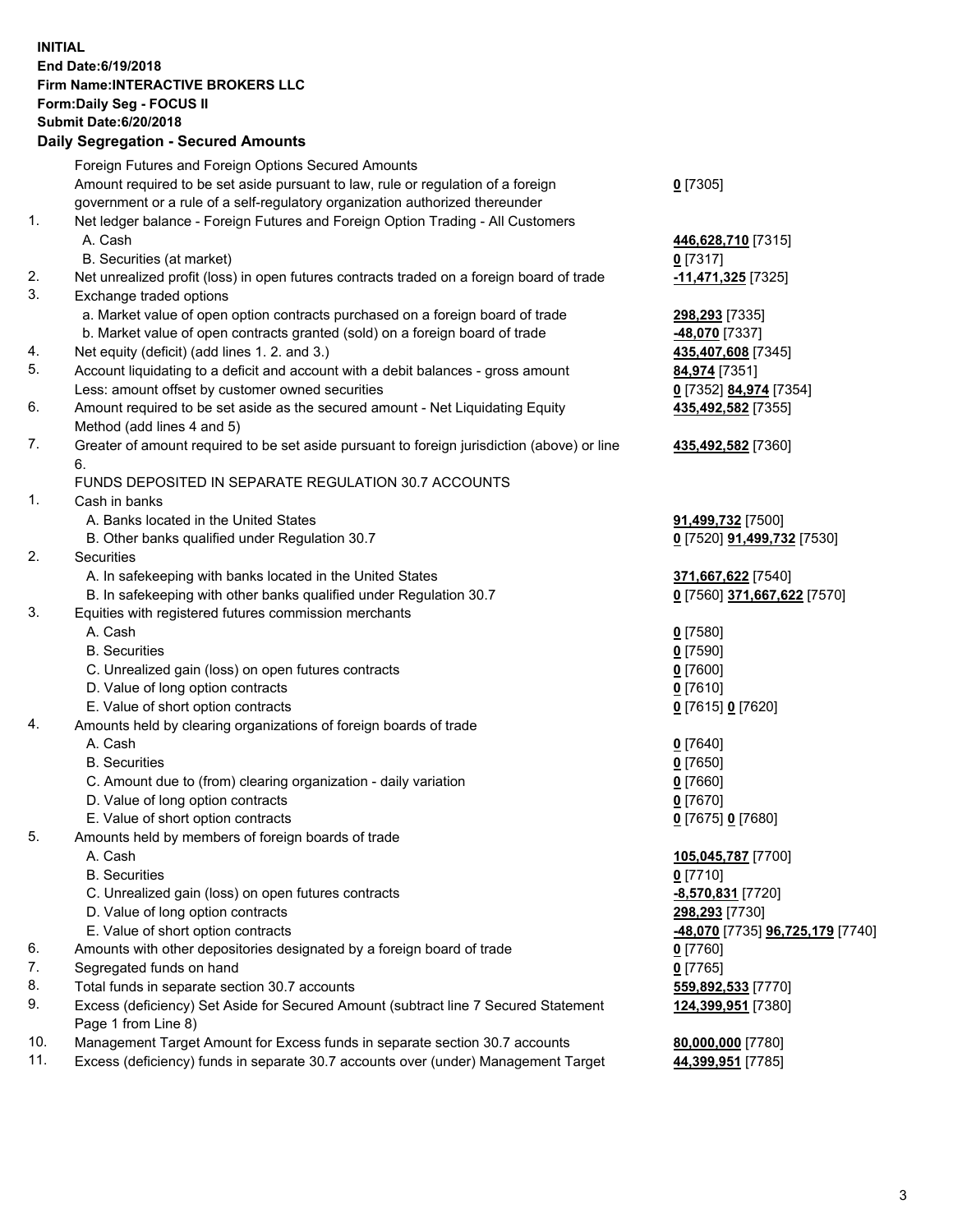**INITIAL End Date:6/19/2018 Firm Name:INTERACTIVE BROKERS LLC Form:Daily Seg - FOCUS II Submit Date:6/20/2018 Daily Segregation - Segregation Statement** SEGREGATION REQUIREMENTS(Section 4d(2) of the CEAct) 1. Net ledger balance A. Cash **4,024,390,054** [7010] B. Securities (at market) **0** [7020] 2. Net unrealized profit (loss) in open futures contracts traded on a contract market **3,245,602** [7030] 3. Exchange traded options A. Add market value of open option contracts purchased on a contract market **228,442,118** [7032] B. Deduct market value of open option contracts granted (sold) on a contract market **-202,411,669** [7033] 4. Net equity (deficit) (add lines 1, 2 and 3) **4,053,666,105** [7040] 5. Accounts liquidating to a deficit and accounts with debit balances - gross amount **279,050** [7045] Less: amount offset by customer securities **0** [7047] **279,050** [7050] 6. Amount required to be segregated (add lines 4 and 5) **4,053,945,155** [7060] FUNDS IN SEGREGATED ACCOUNTS 7. Deposited in segregated funds bank accounts A. Cash **529,905,498** [7070] B. Securities representing investments of customers' funds (at market) **2,576,742,555** [7080] C. Securities held for particular customers or option customers in lieu of cash (at market) **0** [7090] 8. Margins on deposit with derivatives clearing organizations of contract markets A. Cash **22,181,852** [7100] B. Securities representing investments of customers' funds (at market) **1,110,969,810** [7110] C. Securities held for particular customers or option customers in lieu of cash (at market) **0** [7120] 9. Net settlement from (to) derivatives clearing organizations of contract markets **-2,910,581** [7130] 10. Exchange traded options A. Value of open long option contracts **228,425,504** [7132] B. Value of open short option contracts **-202,416,201** [7133] 11. Net equities with other FCMs A. Net liquidating equity **0** [7140] B. Securities representing investments of customers' funds (at market) **0** [7160] C. Securities held for particular customers or option customers in lieu of cash (at market) **0** [7170] 12. Segregated funds on hand **0** [7150] 13. Total amount in segregation (add lines 7 through 12) **4,262,898,437** [7180] 14. Excess (deficiency) funds in segregation (subtract line 6 from line 13) **208,953,282** [7190] 15. Management Target Amount for Excess funds in segregation **155,000,000** [7194]

16. Excess (deficiency) funds in segregation over (under) Management Target Amount Excess

**53,953,282** [7198]